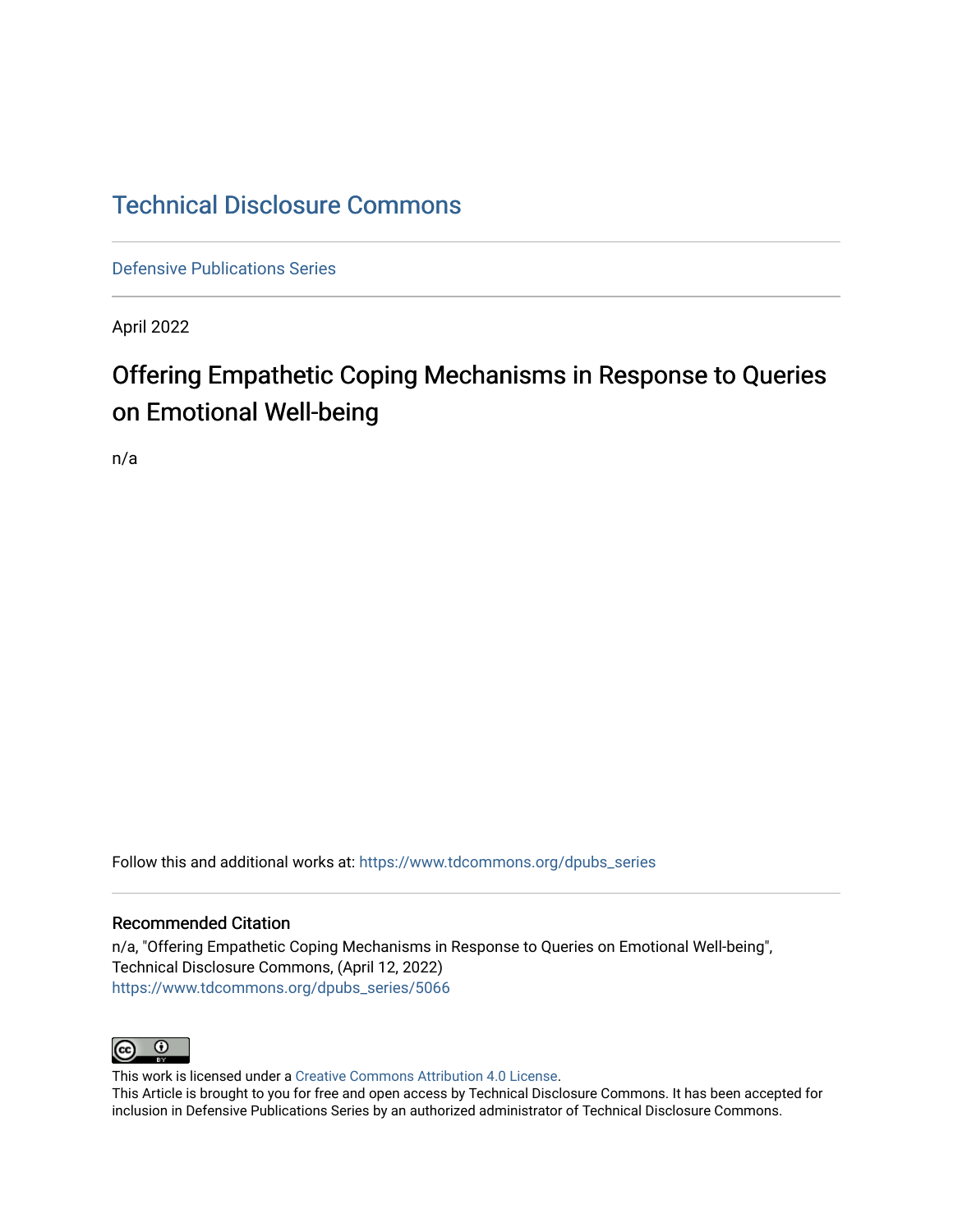## **Offering Empathetic Coping Mechanisms in Response to Queries on Emotional Well-being**  ABSTRACT

Users may issue queries to a virtual assistant, search engine, or other technological interface to seek help when experiencing acute emotional distress. Current approaches of surfacing relevant information are unsuitable due to lack of trustworthy local resources that provide support, lack of supportive information content in the user's language, etc. This disclosure describes techniques to present users with professionally vetted information on coping mechanism(s) and/or empathetic response(s) that support their emotional needs. When users issue queries related to emotional well-being, appropriate answers chosen from a pool of supportive responses collected from mental-health professionals can be presented with permission. The presentation of responses can proceed in a conversational manner that systematically generates follow-on responses based on user choices for the options described in the previous responses.

### KEYWORDS

- Emotional well-being
- Mental health
- Search engine
- Virtual assistant
- Coping mechanism
- Empathetic response
- Emotional support professional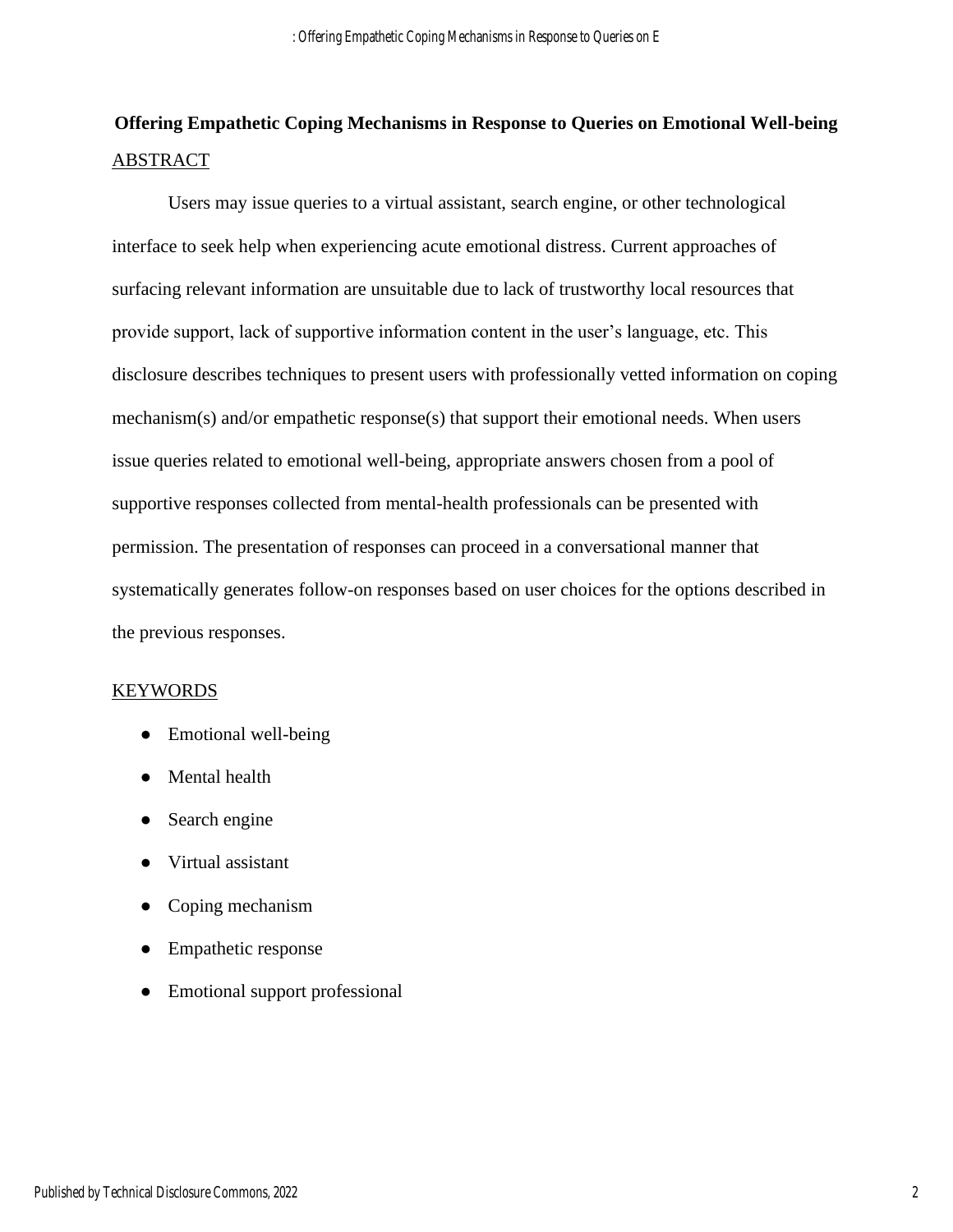#### **BACKGROUND**

People are increasingly attentive to their mental health and place greater importance on seeking support for their emotional well-being. There has been a global rise in those who report suffering from mental health issues such as stress, anxiety, depression, self-harm, etc. These matters are exacerbated by adverse external circumstances, such as economic uncertainty, extended pandemics, etc.

As a large proportion of the global population has access to the Internet and mobile devices, users often turn to technology to seek help when experiencing acute mental health challenges. For instance, users may ask a virtual assistant for help with specific mental health challenges or emotional problems. When users issue queries indicative of emotional distress, the current approach is to surface relevant information, such as the number for a local helpline, that can help connect the users to professionals, organizations, or information sources that can help them deal with the matter.

However, not all places have trustworthy local resources to support people's emotional needs that have been vetted and approved. Similarly, emotionally supportive information content, such as suggestions for coping mechanisms, is often unavailable in local languages. For users located in regions that lack appropriate local resources for emotional and mental health needs, queries related to emotional distress often produce no results. For example, if a user located in a region that lacks vetted support resources asks a virtual assistant, "What should I do if I am feeling depressed?" the lack of suitable results might lead to a response such as "Sorry, I don't understand." Alternatively, if the query is responded to without recognizing that the user is seeking help for emotional distress, the results might provide pointers with detailed information on the problem, which can potentially act as a trigger that may exacerbate the issue.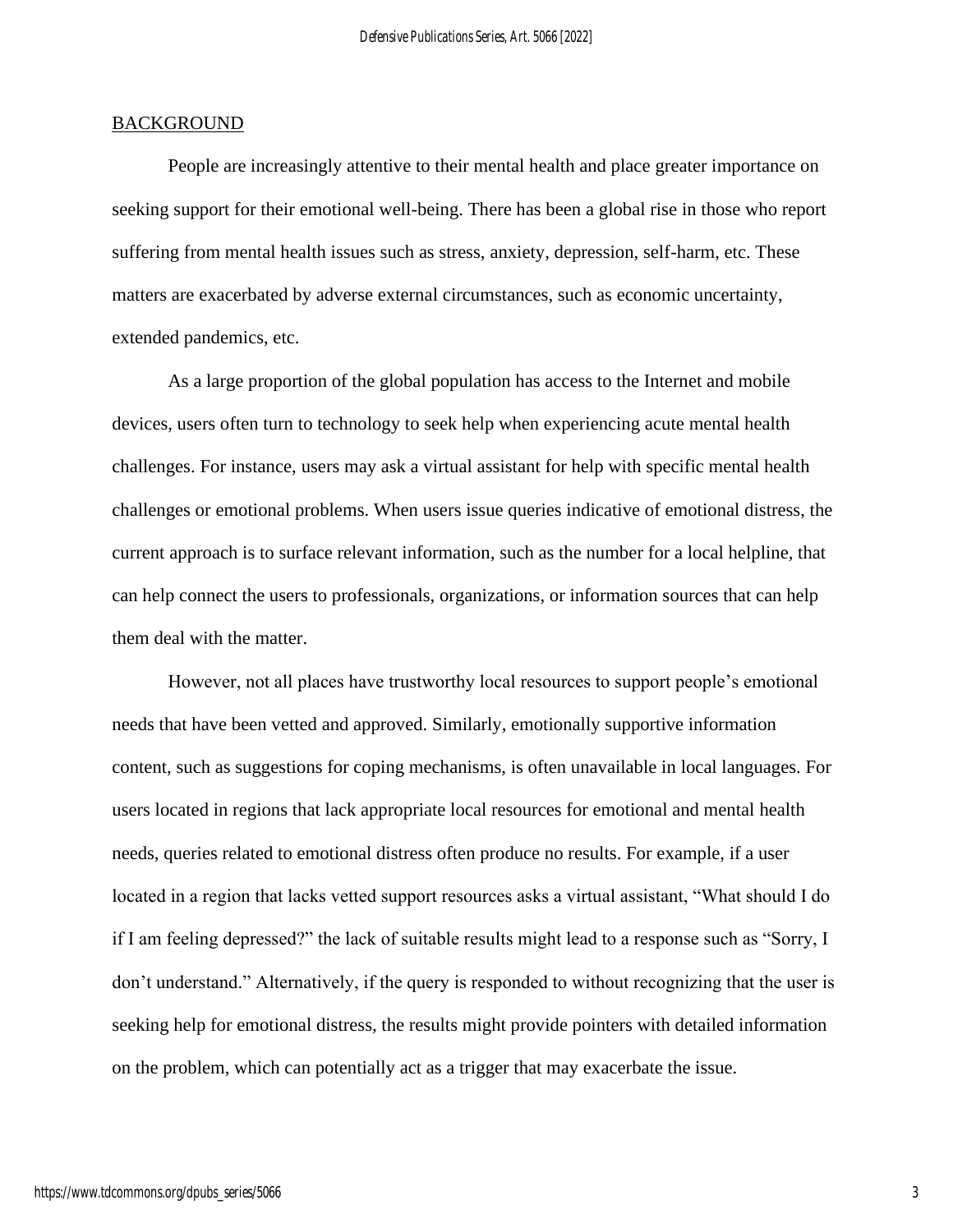#### **DESCRIPTION**

This disclosure describes techniques to provide suitable coping mechanism(s) and/or empathetic response(s) when users issue queries regarding emotional support, including for users located in regions that lack vetted local resources for these purposes. The coping mechanism(s) and empathetic response(s) can be selected from a large pool of choices collected by consulting domain experts on mental health and emotional well-being. The responses can cover support needs for one or more emotional challenges, such as sadness, loneliness, anger, fear, depression, etc.

When a user issues a query related to emotional well-being, appropriate answers chosen from the pool of supportive responses are presented. The presentation of responses can proceed in a conversational manner that systematically generates follow-on responses based on user choices for the options described in the previous responses. For instance, users are first presented with an empathetic response that offers the choice to know more about one or more coping mechanisms relevant to the query. Users can choose a specific option among the offered choices, ask to explore any one of the options without specifying one, or decide to decline the offer.

Otherwise, the interaction can proceed by offering more information regarding the coping mechanism chosen by the user. In turn, users can choose to solicit more information about matters connected to the described coping mechanism or move on and seek alternative coping mechanisms. Whenever the user chooses to end the interaction during the interactive sequence as it progresses, the interaction can be concluded by expressing positive wishes for their well-being, along with a suggestion to reach out to a professional for emotional support as needed.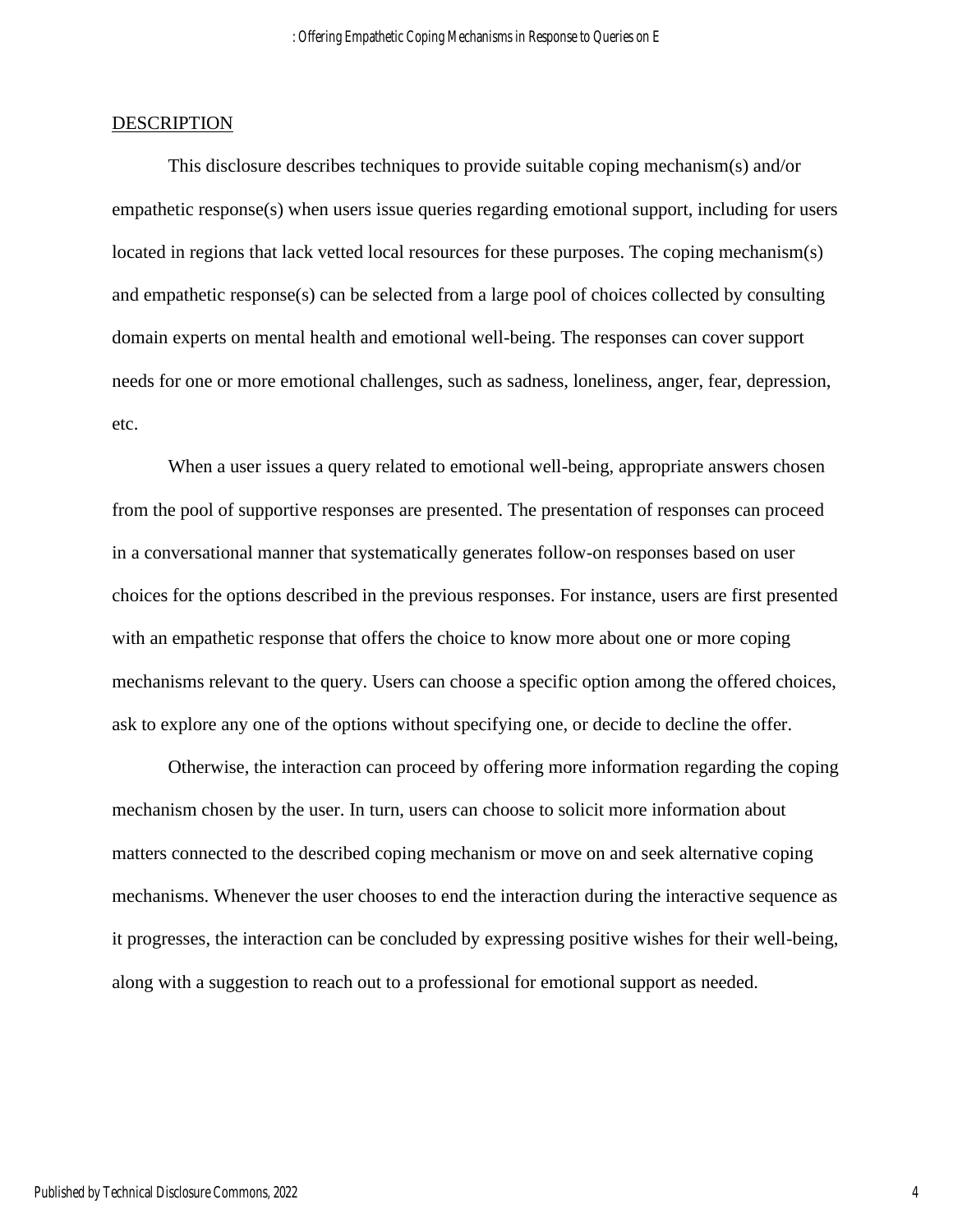

**Fig. 1: Empathetic interaction to present coping mechanisms for emotional support**

Fig. 1 shows an example of interaction between a virtual assistant and a user, where the virtual assistant provides empathetic interaction. A user interacts with a virtual assistant via device (102) with an initial expression indicating that the user is sad. The virtual assistant response is an expression of empathy followed by an offer to provide information on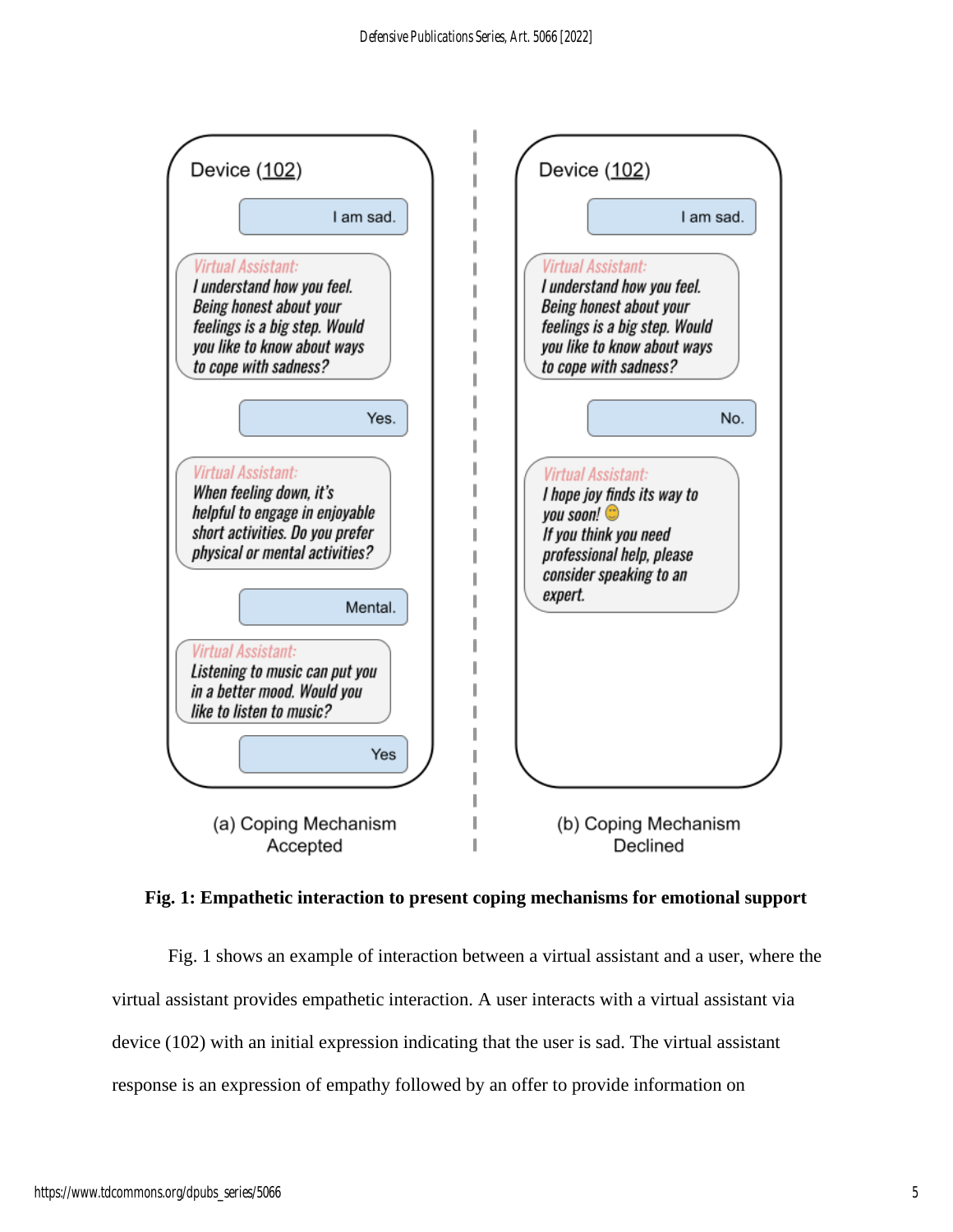mechanisms to cope with sadness that the user can choose to accept (Fig. 1a) or decline (Fig. 1b). As Fig. 1a shows, if the user agrees to know about coping mechanisms the interaction proceeds with the user being asked for choosing among available choices for coping mechanisms i.e., physical or mental activities. Upon asking for mental activities, "listening to music" is suggested as a coping mechanism. The user can then follow the cue and ask the virtual assistant to play music. Alternatively, as Fig. 1b shows, if the user does not wish to know about coping mechanisms, the interaction terminates with a positive empathetic message and a reminder to seek professional help if needed.

The techniques described in this disclosure can be implemented by any search engine, virtual assistant, application, or platform that includes functionality to search for information on emotional well-being and mental health. Users can issue queries related to emotional support with text or voice input. Correspondingly, the empathetic responses and coping mechanisms can be presented in text and/or speech. The implementation can leverage appropriate partnerships between providers of search and assistant functions and trustworthy, accredited mental health professionals that contribute to the pool of available coping mechanisms and provide feedback to ensure that the operation is trustworthy, reliable, and compliant with the guidelines and practices of the mental health and emotional support professions.

The techniques can seamlessly avoid potentially inappropriate or traumatic results by embedding relevant supportive responses within the search user experience to help ensure that their emotional needs are appropriately addressed. Implementation of the techniques can provide users with relevant supportive information that can help them deal with emotional distress and enhance their mental well-being.

6